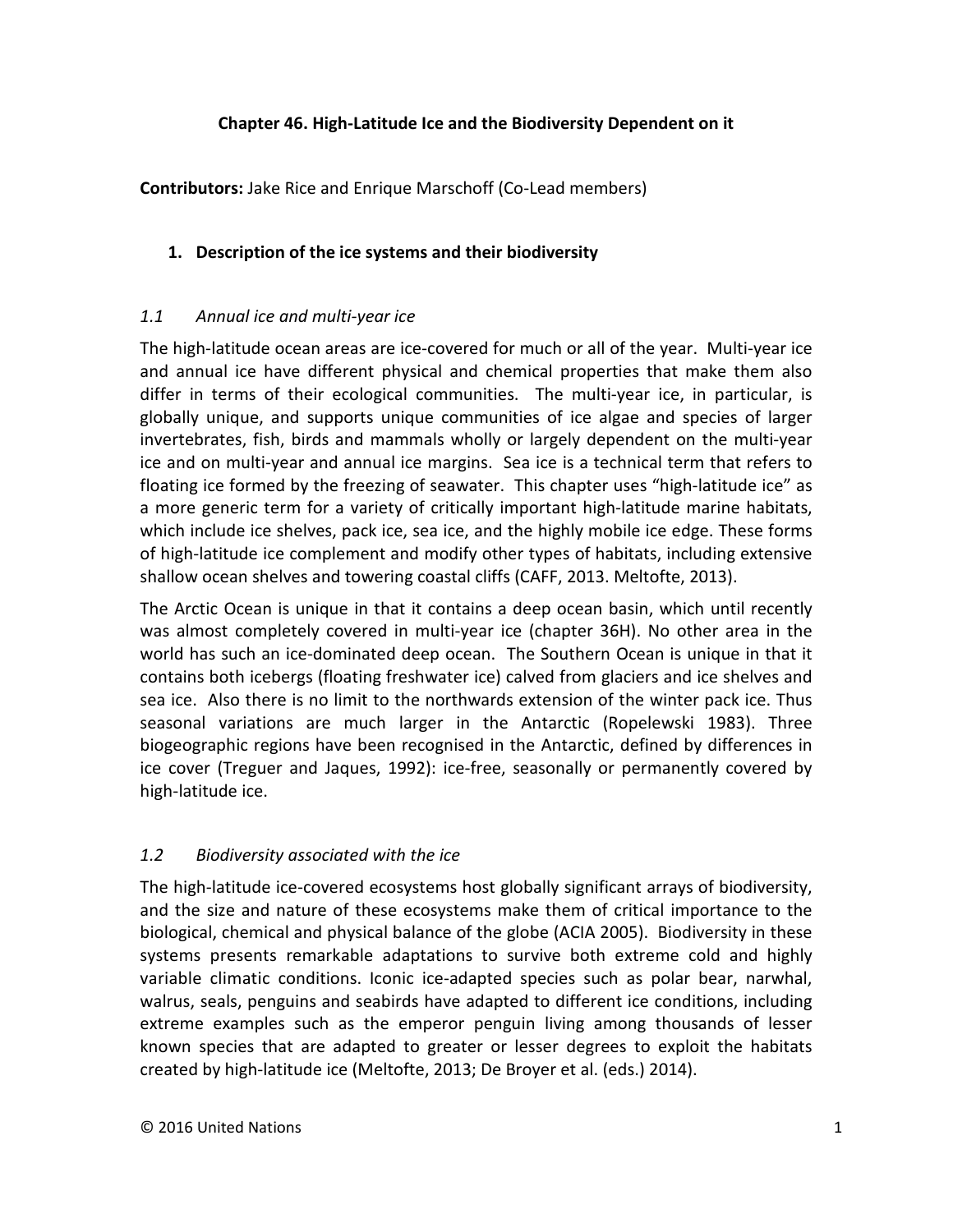#### *1.2.1 Primary production and lower trophic level communities*

These high-latitude seas are relatively low in biological productivity, and ice algal communities, unique to these latitudes, play a particularly important role in system dynamics. Ice algae are estimated to contribute to more than 50 per cent of the primary production in the permanently ice covered central Arctic (Gosselin et al. 1997, Sakshaug 2004). Ice algae can be divided into communities on the surface, interior and bottom of the ice (Horner et al. 1992). In addition to microalgae, bacteria are an important component of the ice-algal community, but many other groups of organisms (e.g. archaea, fungi, ciliates, kinetoplastids, choanoflagellates, amoebae, heliozoans, foraminiferans and some protists that belong to no known group) also occur in ice communities (Lizotte 2003). Poulin et al. (2010) reported a total of 1027 sympagic taxa in the Arctic Ocean. Many of the dominant ice algae are diatoms that sink and are eaten by different benthic organisms or broken down by bacteria (Boetius et al., 2013), thus creating a link between ice and bottom ecosystems. In the Southern Ocean, the distribution of primary productivity is associated with frontal zones, areas of broken sea ice, and with the divergences linked to the bottom topography, with high horizontal variability at the local scale while the vertical distribution is more regular. Chlorophyll concentration is practically nil below 250 m with maxima around 50 m. This general pattern is highly modified in coastal areas (El-Sayed, 1970).

The primary productivity in the Antarctic is much lower than might be expected given the nutrient concentrations observed. Early in Antarctic research the factors regulating the distribution of primary producers have been discussed (Hart, 1934). In coastal waters nutrients might reach very high values (El-Sayed 1985, Holm-Hansen 1985) and phytoplankton blooms have been observed to deplete these high concentrations (Nelson and Smith 1986, Bienatti et al. 1977).

The marginal ice zone (MIZ), at and near the ice edge, is a highly productive area for phytoplankton (Sakshaug & Holm-Hansen, 1984, Sakshaug & Skjoldal 1989). Stable water masses due to ice melt coupled with high nutrient availability and light result in an intense phytoplankton bloom. As water masses become stratified due to surface heating, nutrient flow from below is inhibited. Consequently, the bloom in marginal ice areas starts earlier than in adjacent areas never experiencing high-latitude ice. The bloom follows the ice edge as it retreats in the spring. This "spring bloom" can occur in autumn in the areas of maximum ice retreat (Falk-Petersen et al. 2008). The ice-edge bloom is likely to weaken with time over the season (Wassmann et al. 2006).

Arctic planktonic herbivores, such as *Calanus hyperboreus*, are able to utilize the vast area of the Arctic Ocean and to feed and store lipids for over-wintering until the sun disappears in October (Falk-Petersen et al. 2008). In the Antarctic the same pattern of seasonal feeding expended in reproductive processes and lipid storage is followed by a suite of herbivores (De Broyer et al. (eds.) 2014) such as euphausiids (i.e. *Euphausia superba, Thysanoessa macrura),* copepods and salps (i.e. *Calanus simillimus, C.propinquus, C. acutus, Salpa thompsoni).*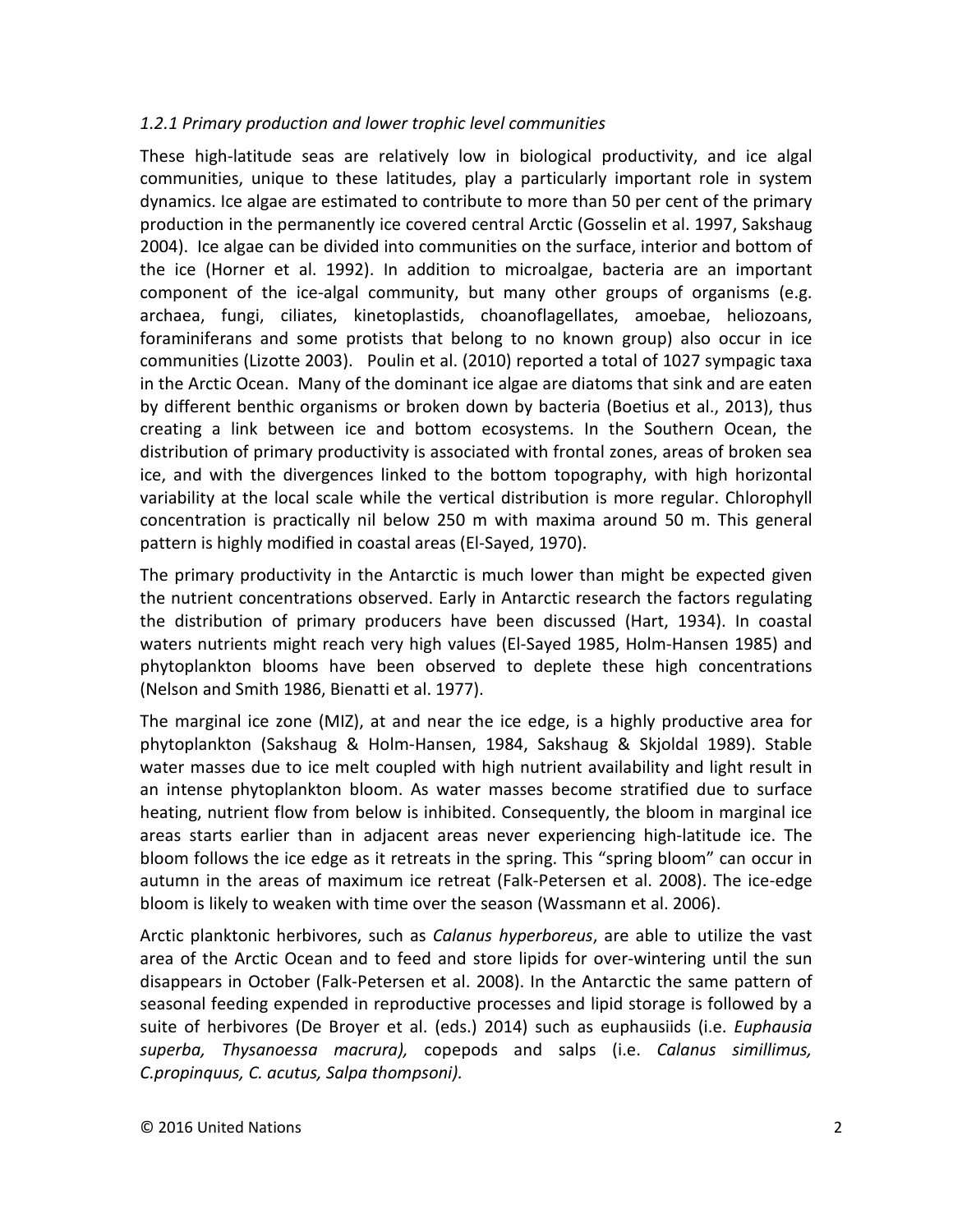Around the annual ice, in general there are steep gradients in temperature, salinity, light and nutrient concentrations creating different habitats throughout the ice, the 0.2 m on the lower ice surface having the most favourable conditions for growth among the interior communities (Arrigo 2003). However, with respect to biomass and contribution to primary production, the sub-ice community is the most important in annual ice. In addition there are seasonal trends and inter-annual variations in species composition, biomass and production as a result of several factors, including light, age and origin of the ice (e.g., distance to land and water depth). Thus, there is a high spatial heterogeneity when larger areas are considered.

Sea-ice algae start their growth ahead of phytoplankton. An extended growth season in the Arctic areas forms ice algal communities that are grazed actively by both ice fauna and zooplankton and may be an important component of the diet of some species during the winter. Ice algae contribute 4–26 percent of total primary production in seasonally ice-covered waters (Gosselin et al. 1997, Sakshaug 2004). *Apherusa glacial* is probably the most numerous amphipod species in the central Arctic Ocean. *Onisimus glacialis* may be common in some areas. In the Antarctic sea ice the calanoid copepods are dominant while larvae of *E. superba* benefit from ice for overwintering; to date no species fully dependent on high-latitude ice has been identified (Arndt & Swadling, 2006).

#### *1.2.2 Macrofauna*

The ice structure and surfaces include a number of larger invertebrates that also are believed to live their entire life connected to the multi-year ice (e.g. nematode worms, rotifers and other small soft-bodied animals within the ice and amphipodes on the underside), Some of these dominate the biomass of macroinvertebrates (Arndt & Swadling 2006) and are the important food items for high-latitude fish. Antarctic euphausiid larvae spend the winter in close association with icebergs or sea ice. The permanent pack-ice zone of the Southern Ocean represents the habitat for a highly confined community of seabirds, the most unvarying of any seabird assemblage in the Southern Hemisphere (Ribic and Ainley, 1988). It is composed of Adélie and Emperor penguins, Snow and Antarctic petrels, with the addition during the summer of South Polar skua and Wilson's storm-petrel.

In the Arctic, Polar bears Ursus maritimus are highly dependent on high-latitude ice and are therefore particularly vulnerable to changes in ice extent, duration and thickness. Three ice-associated cetacean species also reside year-round in the Arctic, mostly connected to the marginal ice zone, including the Bowhead whale (*Balaena mysticetus*) that is assessed as highly endangered in part of its range. The reproduction of some Antarctic seal species is also linked to extent of ice (e.g. *Lobodon carcinophagus, Leptonychotes weddellii)* while others are temporarily associated to ice for rest and refuge. Penguin species also use icebergs or sea ice during foraging trips and follow the ice border in winter. Permanent ice shelves strongly modify the habitats and the sea bottom fauna below the shelves (Gutt et al. 2013, Lipps et al., 1977; Lipps et al., 1979; Post et al., 2014).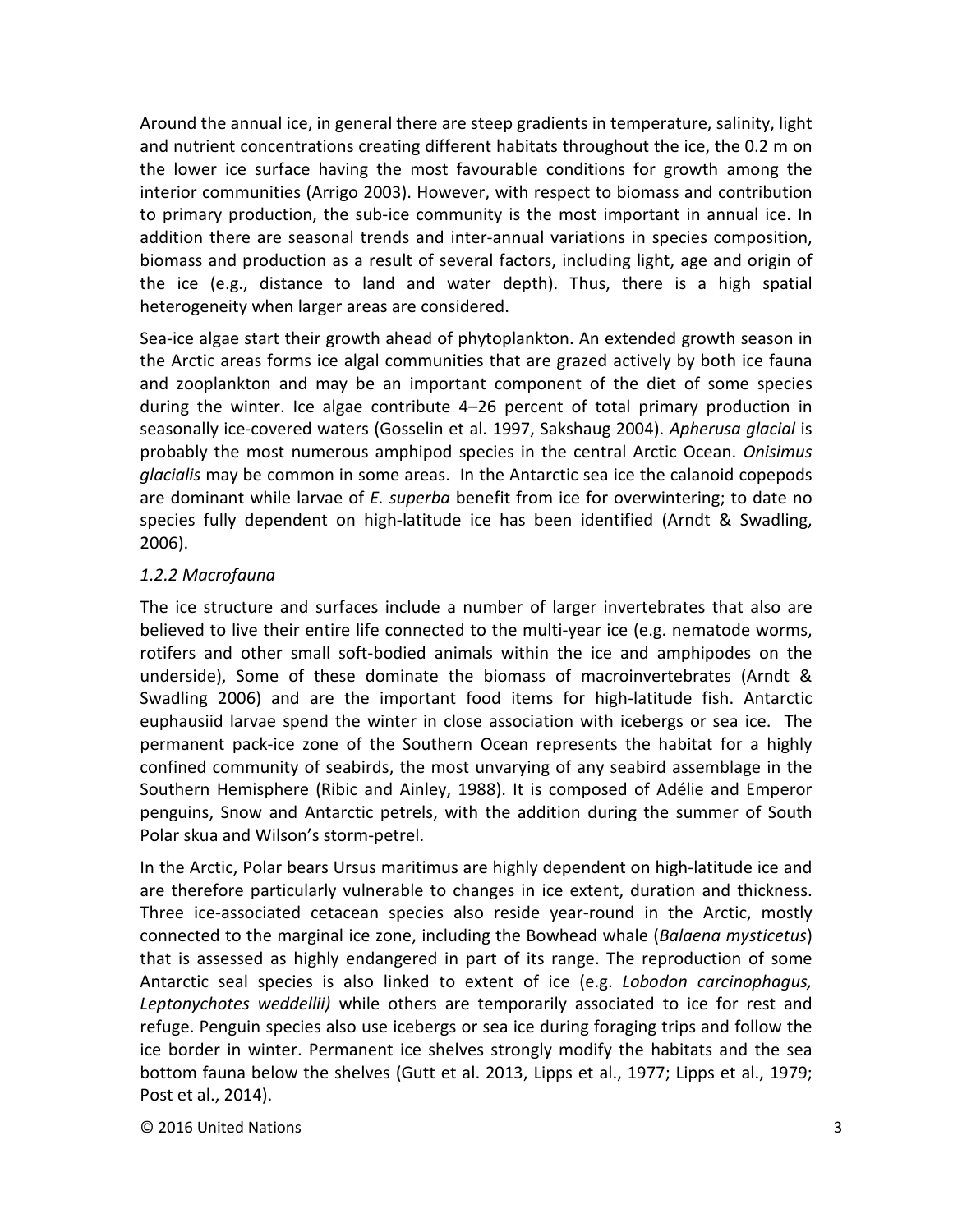# **2. Changes to these systems and their biodiversity**

# *2.1 Changes in the ice structures*

These high-latitude ecosystems are undergoing change at a more rapid rate than other places on the globe, threatening the existence of ecosystems such as multi-year highlatitude ice. In the past 100 years, average Arctic temperatures have increased at twice the average global rate (IPCC 2007). Recent changes in Arctic and Antarctic sea-ice cover, driven by climate change including rising temperatures and winds (Stammerjohn et al., 2012), have affected the timing of ice break-up in spring and freeze-up in autumn, as well as the extent and type of ice present in different areas at specific dates. Overall, multi-year ice is rapidly being replaced by first-year ice. The extent of Arctic ice is shrinking in all seasons, but especially in the summer. In some regions of the Antarctic ice shelves are rapidly disappearing, while the maximum extension of winter ice appears to increase (Turner et al., 2009, pg. 130).

In the Arctic Ocean multi-year ice changed from covering more than two-thirds of the Arctic Ocean to less than one-third in less than a decade. For instance, multi-year ice now occupies only part of the deep areas of the Arctic Ocean beyond areas within the national jurisdiction of Canada and is projected to be virtually ice-free in summer within 30 years, with multi-year ice persisting mainly between islands of Canada and in the narrow straits between Canada and Greenland, Denmark (Meltofte, 2013). Similar projections of a largely ice-free Arctic Ocean in summer have been made from the Arctic-Pacific interface as well (Overland and Wand 2013). The multi-year ice that remains is also much younger than previously as the oldest multi-year ice classes have declined more than other classes (AMAP 2011), and even if conditions changed to allow the return of the lost/declined ice cover, it would take many years to return to the state of just a few decades ago.

# *2.2 Changes in biodiversity*

A change in timing and duration of the ice edge bloom increases the probability of a "mismatch" in productivity, which may have severe consequences for zooplankton that are dependent on this bloom today, with potential cascading effects throughout the ecosystem. However, the timing of ice formation and melt also influences the distribution and intensity of the primary production in the water column. Such primary production is likely to increase in areas with less ice but may then become limited by nutrient availability, including trace nutrients such as iron.

Boreal species of algae, invertebrates, fish, mammals (Kaschner et al., 2011) and birds are expanding into these higher latitudes, while some ice-adapted species are losing habitat along the edges of their ranges. Changes are too rapid for evolutionary adaptation, so species with inborn capacity to adjust their physiology or behaviour will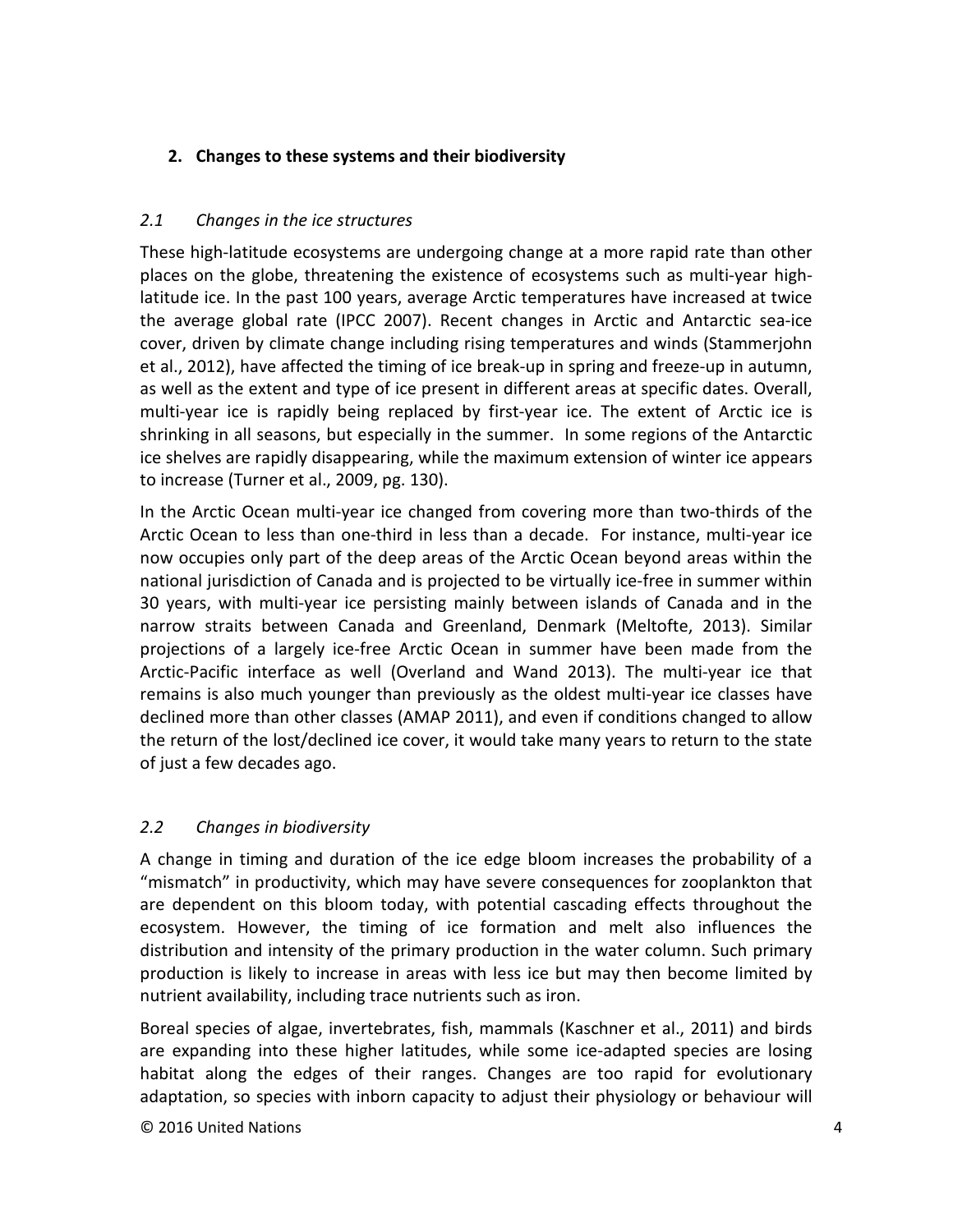fare better. Species with limited distribution, specialized feeding or breeding requirements, and/or high reliance on high-latitude ice for part of their life cycle are particularly vulnerable (Meltofte, 2013. In the Antarctic, seal and penguin species dependent on ice distribution seem to be likely to respond to changes in extreme events, as had happened in some years of anomalous El Niño – Southern oscillation events. Significant declines in ice – even at the regional or local scales – may lead to the replacement of antarctic by subantarctic species (Turner et al., 2009, pg. xxv).

Krill plays a central role in the trophic structure of Antarctic ecosystems. Its abundance and distribution depend on the coupling of reproductive events and oceanic circulation. It is not clear to what extent its population declined and which are the factors involved (Ainley et al., 2005; 2007). The decrease in krill abundance and the increase in salps abundance are thought to be related with changes in ice cover (Loeb et al., 1997).

There are indications that populations of *Pleuragramma antarcticum*, a key fish species of the trophic web, and whose reproduction is closely associated to high-latitude ice, declined at some localities, to be replaced by myctophids, a new food item for predators (Turner et al. 2009, pg. 360).

# **3. Implications and risks**

Reduced high-latitude ice, especially a shift towards less multi-year ice, will affect the species composition in these waters. With decreasing ice cover, the effects on the ice fauna will be strongest at the edges of the multi-year high latitude ice. Seasonal/annual ice has to be colonized every year, as opposed to multiyear ice. In addition, multi-year ice has ice specialists that do not occur in younger ice (von Quillfeldt et al. 2009). The previously very low biological production of the deep basins may also change in this region as light, temperature and storminess increase and currents shift. In addition, wind-driven mixing of the ocean is more efficient over open water and over the thinner, more-mobile, seasonal ice than over multi-year ice, with the potential to also increase productivity.

Due to low reproductive rates and long lifetime, it has been predicted that the polar bears will not be able to adapt to the current fast warming of the Arctic and become extirpated from most of their range within the next 100 years (Gorbunov and Belikov, 2008; Schliebe et al., 2008). Other Arctic ice dependent species such as ringed seal (Kovacs et al. 2008), possibly narwhal, Ross gull (Blomquist & Elander, 1981, Hjort et al., 1997) and ivory gull (Gilg et al., 2010) are also expected to decrease as high-latitude ice, especially multi-year ice, decreases.

The reduction in ice cover in the Arctic is creating the potential for increased utilization of natural resources, including fish stocks, including in the central portion of the Arctic Ocean beyond national jurisdiction (Lin et al. 2012, Arctic Nations 2013). Among nonrenewable natural resources, the Arctic is estimated to contain a quarter of the world's remaining oil and gas reserves, the development of which is expected to increase.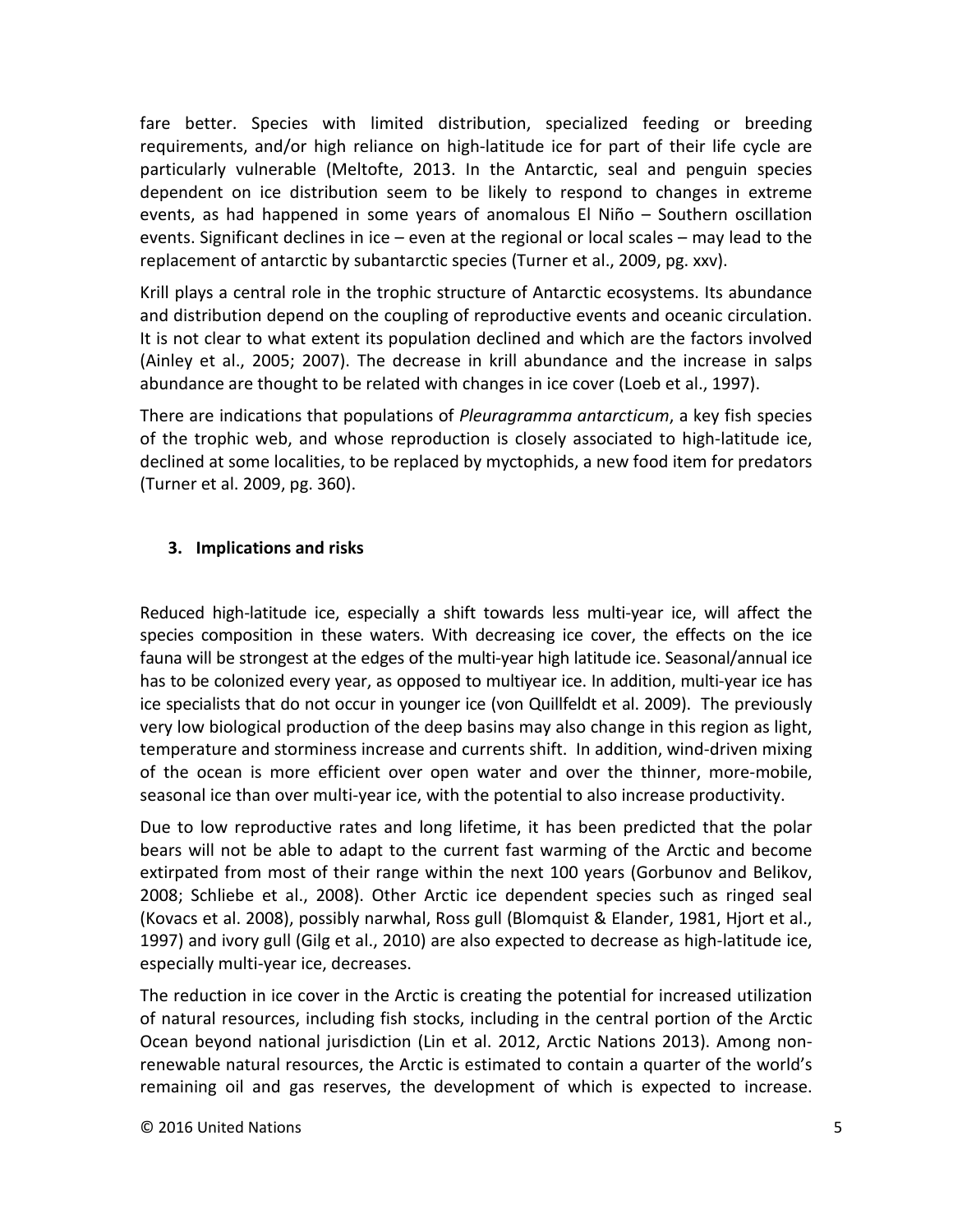Already, 10 per cent of the world's oil and 25 percent of the world's natural gas is produced in the Arctic, with the majority coming from the Russian Federation (AMAP 2007, see also chapter 21 of this Assessment).

In the Antarctic, the sea-ice cover is predicted to decrease by 33 per cent in this century (Turner et al., 2009, pg. 384) as well as coastal ice shelves. This would imply a significant stress for marine organisms but no species might be singled out as candidate for extinction in this period. Signy Island and some sites at the West Antarctic Peninsula have witnessed an explosion of the fur-seal numbers that may be related to decreased ice cover resulting in increasing areas available for resting and moulting, but which may also be related to population increases; the growing seal population in Signy Island has had deleterious impacts on the local terrestrial vegetation (Turner et al., 2009, pg. 360).



Figure 1. Multi-year Arctic sea-ice 1983 – 2010 (taken from Maslanik et al. 2011).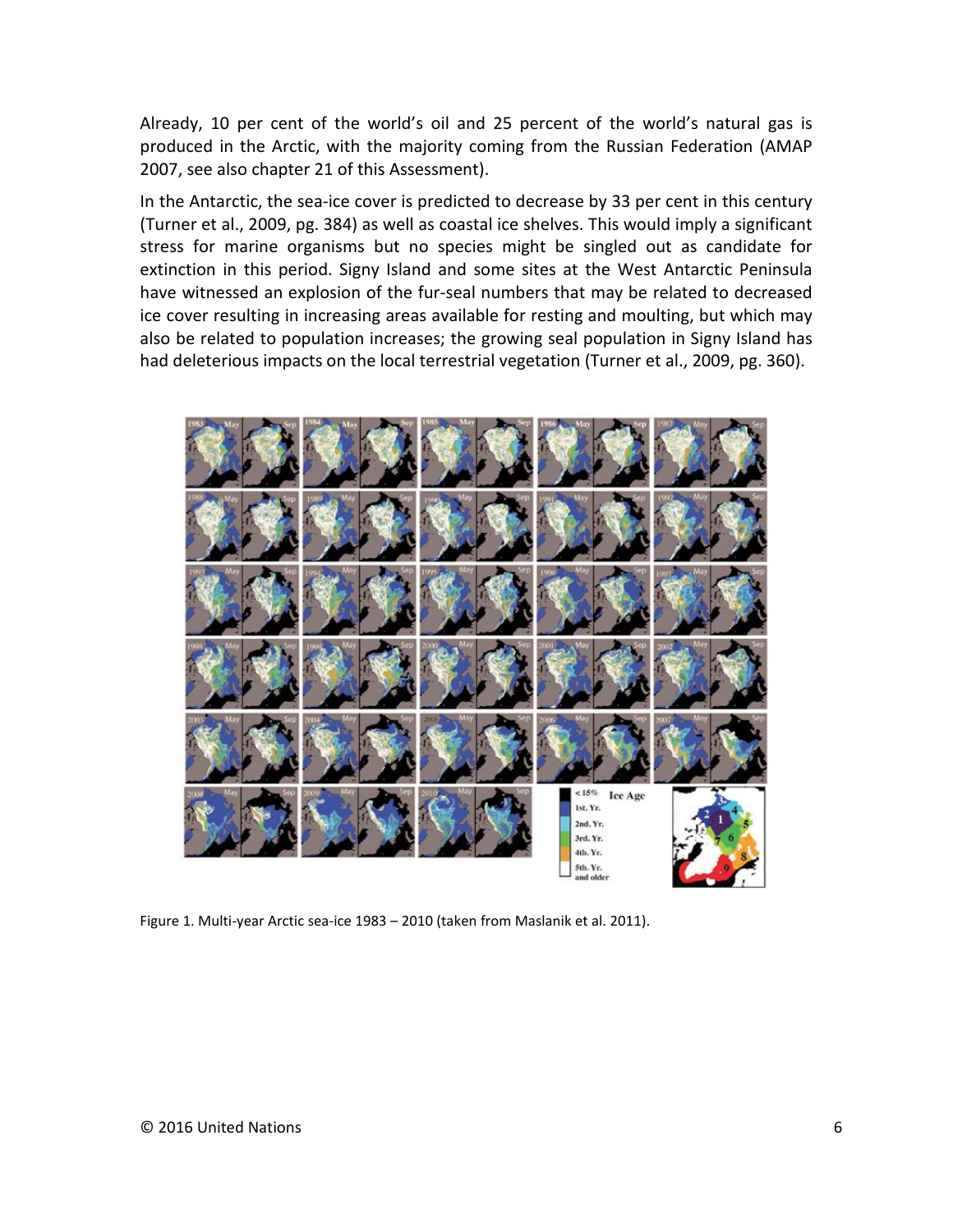#### **References**

- Ainley, D.G., Clarke E.D., Arrigo, K., Fraser, W.R., Kato, A., Barton, K.J., and Wilson, P.R. (2005). Decadal-scale changes in the climate and biota of the Pacific sector of the Southern Ocean, 1950s to the 1990s. *Antarctic Science* 17: 171-182.
- Ainley, D.G., Ballard, G., Ackley, S., Blight, L., Eastman, J.T.,Emslie, S.D., Lescroel, A., Olmastroni, S., Townsend, S.E., Tynan, C.T., Wilson, P., and Woehler, E. (2007). Paradigm lost, or is topdown forcing no longer significant in the Antarctic marine ecosystem? *Antarctic Science* 19: 283-290.
- AMAP (2007). *Oil and Gas Assessment (OGA)*. Arctic Monitoring and Assessment Programme (AMAP), Oslo.
- AMAP (2011). *Snow, Water, Ice and Permafrost in the Arctic (SWIPA); climate change and the cryosphere*. Arctic Monitoring and Assessment Programme (AMAP), Oslo.
- ACIA (2005). *Arctic Climate Impact Assessment*. Cambridge University Press, Cambridge, UK, 1042 pp.
- Arctic Nations (2013). [Arctic nations Arctic Ocean fisheries report.](https://web.sfos.uaf.edu/wordpress/arcticeis/?page_id=1636) Tromso, October 28- 31.
- Arndt, C.E. and Swadling, K.M. (2006). Crustacea in Arctic and Antarctic sea ice: distribution, diet and life history strategies. *Advances in Marine Biology* 51: 197- 315.
- Arrigo, K.R. (2003). Primary production in sea ice. In: Thomas, D.N., and Dieckmann, G.S., editors. *Sea ice. An introduction to its physics, chemistry, biology and geology,* 143-183. Oxford: Blackwell Publishing.
- Bienatti, N.L., Comes, R.A. and Spiedo, C. (1977). Primary production in Antarctic waters: seasonal variation and production in fertilized samples during the summer cycle. In: Dunbar, M.J., (ed.). *Polar Oceans*, 377-389. Calgary Arctic Institute of North America.
- Blomquist, S., and Elander, M. (1981). Sabine's gull *(Xema sabini)*, Ross's gull *(Rhodostethia rosea)* and ivory gull (Pagophila eburnea). Gulls in the Arctic: A review. *Arctic* 34: 122–132.
- Boetius, A., Albrect, S., Bakker, K., Bienhold, C., Felden, J., Fernandez-Mendez, M., Hendricks, S., Katlein, C., Lalande, C., Krumpen, T. Nicolaus, M., Peeken, I., Rabe, B., Rogacheva, A., Rybakova, E. Somavilla, R., Wenzhofer, F. (2013). Export of algal biomass from the melting Arctic sea ice. *Science* 126: 1430-1432.
- CAFF (2013). *Life Linked to Ice: A guide to sea-ice-associated biodiversity in this time of rapid change*. CAFF Assessment Series No. 10. Conservation of Arctic Flora, Akureyri.
- De Broyer C., Koubbi P., Griffiths H.J., Raymond B., Udekem d'Acoz C. d', Van de Putte A.P., Danis B., David B., Grant S., Gutt J., Held C., Hosie G.,

<sup>©</sup> 2016 United Nations 7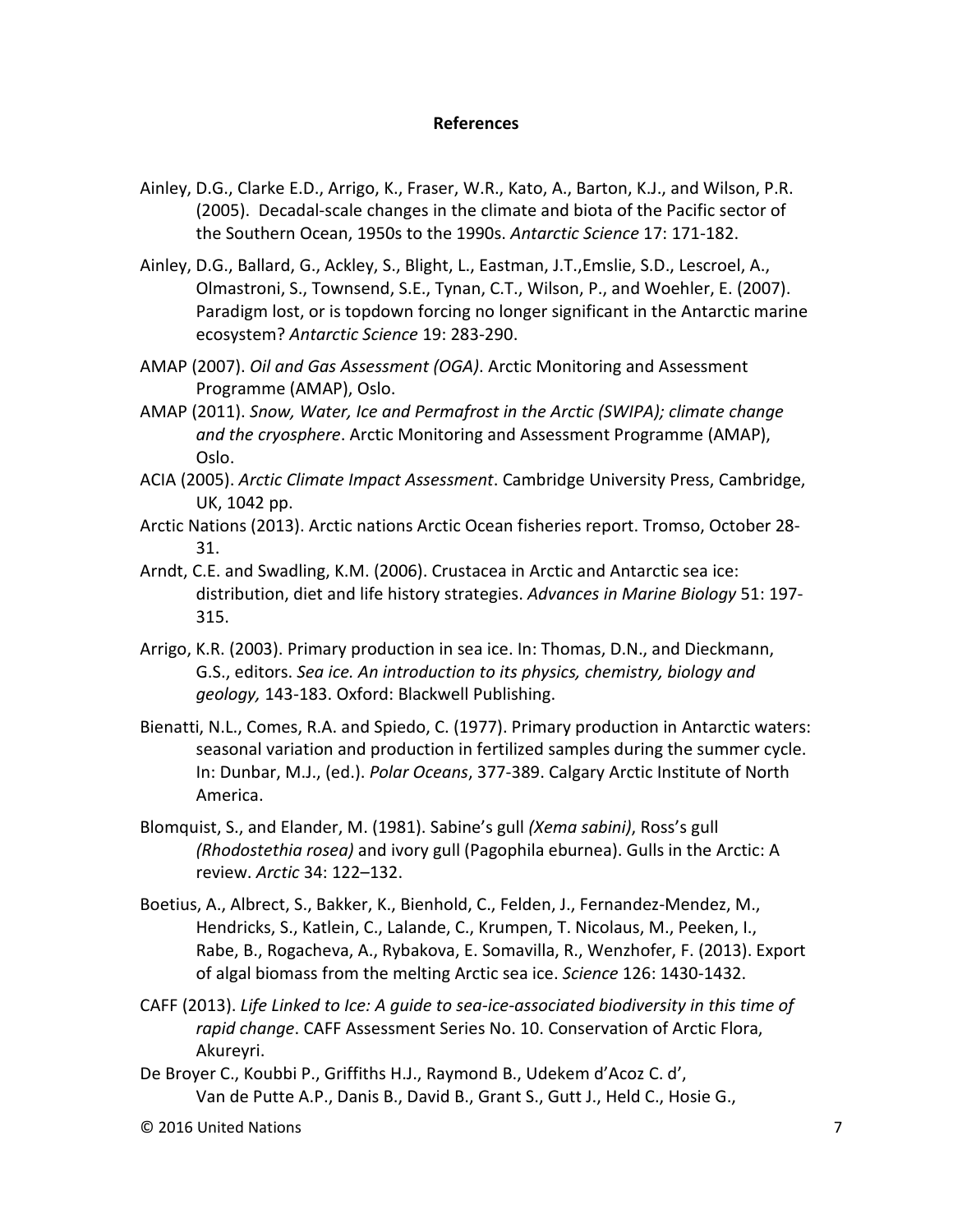Huettmann F., Post A., Ropert-Coudert Y. (eds.), (2014). *Biogeographic Atlas of the Southern Ocean*. Scientific Committee on Antarctic Research, Cambridge.

- El-Sayed, S.Z. (1970). On the productivity of the Southern Ocean. In: Holdgate, M.W., ed. *Antarctic Ecology*, 119-135. Academic Press.
- El-Sayed, S.Z. (1985). Plankton of the Antarctic Seas. In: Bonner, N., and Walton, D., eds. *Key Environments: Antarctica*. Pergamon Press, Oxford, pp. 135-153.
- Falk-Petersen, S., Leu, E., Berge, J., Kwasniewski, S., Nygård, H., Røstad, A., Keskinen, E., Thormar, J., von Quillfeldt, C., Wold, A., and Gulliksen, B. (2008). Vertical migration in high Arctic waters during autumn 2004. *Deep-Sea Research II* 55: 2275-2284.
- Gilg, O., Strøm, H., Aebischer, A., Gavrilo, M.V., Volkov, A.E., Miljeteig, C., Sabard, S. 2010. Post-breeding movements of northeast Atlantic ivory gull *Pagophila eburnea* populations. *Journal of Avian Biology* 41 (5): 532–542, doi: 10.1111/j.1600-048X.2010.05125.x
- Gorbunov, Yu. A. and Belikov, S.E. (2008). Observations of marine mammals and polar bear in the Arctic Basin. *Marine mammals of the Holarctic. Collection of scientific papers after the fifth International Conference*, Odessa, Ukraine, October 14-18, 220-222. Odessa.
- Gutt, J., Barnes, D.K.A., Lockhart, S.J. and van de Putte, A. (2013). Antarctic macrobenthic communities: A compilation of circumpolar information. *Nature Conservation* 4: 1-13.
- Gosselin, M., Levasseur, M., Wheeler, P.A., Horner, R.A., and Booth, B.C. (1997). New measurements of phytoplankton and ice algal production in the Arctic Ocean. *Deep-Sea Research* 44: 1623-1644.
- Hart, T.J. (1934). On the phytoplankton of the southwest Atlantic and the Bellingshausen Sea. *Discovery Reports* 8: 1-268.
- Hjort, C., Gudmundsson, G.A., and Elander, M. (1997). Ross's gulls in the Central Arctic Ocean. *Arctic* 50(4): 289-292.
- Holm-Hansen, O. (1985). Nutrient cycles in Antarctic Marine Ecosystems. In: Siegfried, W.R., Condy, P.R., and Laws, R.M., editors. *Antarctic nutrient cycles and food webs*, 6-10. Springer Berlin.
- Horner, R., Ackley, S.F., Dieckmann, G.S., Gulliksen, B., Hoshiai, T., Melnikov, I.A., Reeburgh, W.S., Spindler, M., and Sullivan, C.W. (1992). Ecology of Sea Ice Biota. 1. Habitat and terminology. *Polar Biology* 12, 417–427.
- IPCC (Intergovernmental Panel on Climate Change)(2007). Summary for Policymakers. In: *Climate Change 2007: The Physical Science Basis*. Contribution of Working Group I to the Fourth Assessment Report of the Intergovernmental Panel on Climate Change.
- Kaschner, K., Tittensor, D.P., Ready, J., Gerrodette, T., Worm, B. (2011). Current and Future Patterns of Global Marine Mammal Biodiversity. *PLoS ONE* 6(5): e19653. doi:10.1371/journal.pone.0019653.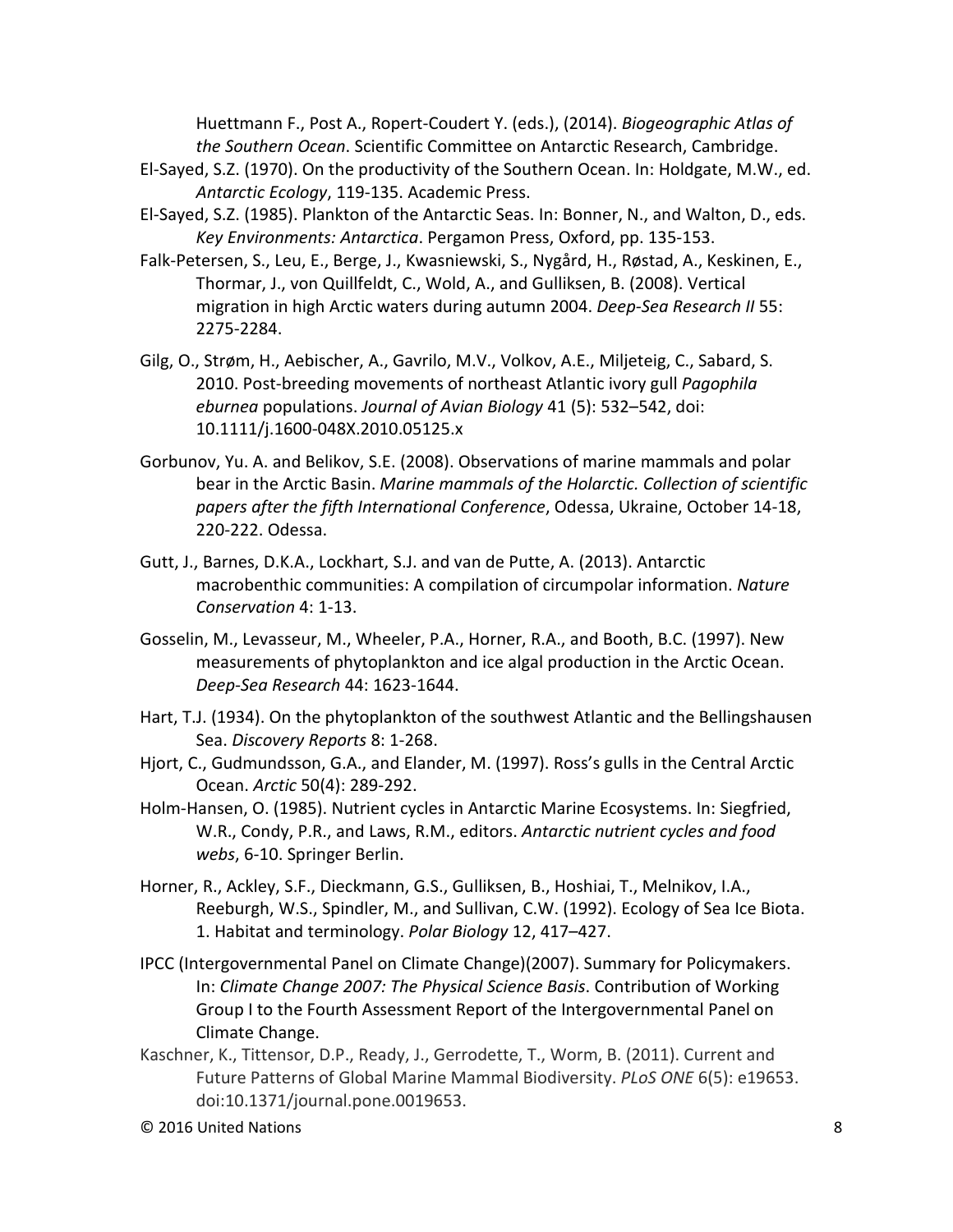- Kovacs, K., Lowry, L., Härkönen, T. (2008). Pusa hispida. In: IUCN (2011). IUCN Red List of Threatened Species. Version 2011.1. Available at: www.iucnredlist.org. Accessed on 31 August 2011.
- Lin, L., Liao, Y., Zhang, J., Zheng, S., Xiang, P. (2012). Composition and distribution of fish species collected during the fourth Chinese National Arctic Research Expedition in 2010. *Polar Biology* 23: 116-127. doi:10.3724/SP.J.1085.2012.00116.
- Lipps, J.H., Krebs, W.N., and Temnikow, N.K. (1977). Microbiota under Antarctic ice shelves. *Nature,* 265, 232.
- Lipps, J.H., Ronan, T.E. and DeLaca, T.E. (1979). Life below the Ross ice shelf, Antarctica. *Science*, 203(4379), 447-449.
- Meltofte, H. (ed.) (2013). *Arctic Biodiversity Assessment: status and trends in biodiversity*. Conservation of Arctic Flora and Fauna, Akureyri.
- Post, A.L., Galton-Fenzi, B.K., Riddle, M.J., Herraiz-Borreguero, L., O'Brien, P.E., Hemer, M.A., McMinn, A., Rasch, D. and Craven, M. (2014). Modern sedimentation, circulation and life beneath the Amery Ice Shelf, East Antarctica. *Continental Shelf Research* 74: 77-87.
- Lizotte, M.P. (2003). The microbiology of sea ice. In: Thomas, D.N., and Dieckmann, G.S., editors. *Sea ice: An introduction to its physics, chemistry, biology and geology*, 184-210. Oxford: Blackwell Publishing.
- Loeb, V., Siegel, V., Holm-Hansen, O., Hewitt, R., Fraser, W., Trivelpiece, W., and Trivelpiece, S. (1997). Effects of sea-ice extent and krill or salp dominance on the Antarctic food web. *Nature* 387: 897-900.
- Maslanik, J., Stroeve, J., Fowler, C. and Emery, W. (2011). Distribution and trends in Arctic sea ice age through spring 2011. *Geophysical Research Letters* 38: L13502. doi:10.1029/2011GL047735.
- Nelson, D.M. and Smith, W.O. (1986). Phytoplankton dynamics off the western Ross sea ice edge. *Deep Sea Research* 33:1389-1412.
- Overland, J.E. and Wang, M. (2013). When will the summer Arctic be nearly sea ice free? Geophysical Research Letters 40(10), doi: 10.1002/grl.50316, 2097–2101.
- Poulin, M., Daugbjerg, N., Gradinger, R., Ilyash, L., Ratkova, T., and von Quillfeldt, C.H. (2010). The pan-Arctic biodiversity of marine pelagic and sea-ice unicellular eukaryotes: A first-attempt assessment Marine Biodiversity. *Marine Biodiversity*  41: 13-28.
- Ribic, C.A., and Ainley, D.G. (1988). Constancy of seabird species assemblages: an exploratory look. *Biological Oceanography* 6: 175-202.
- Ropelewski, C.F. (1983). Spatial and temporal variations in Antarctic sea-ice (1973-82). *Journal of Climate and Applied Meteorology* 22: 470-3.